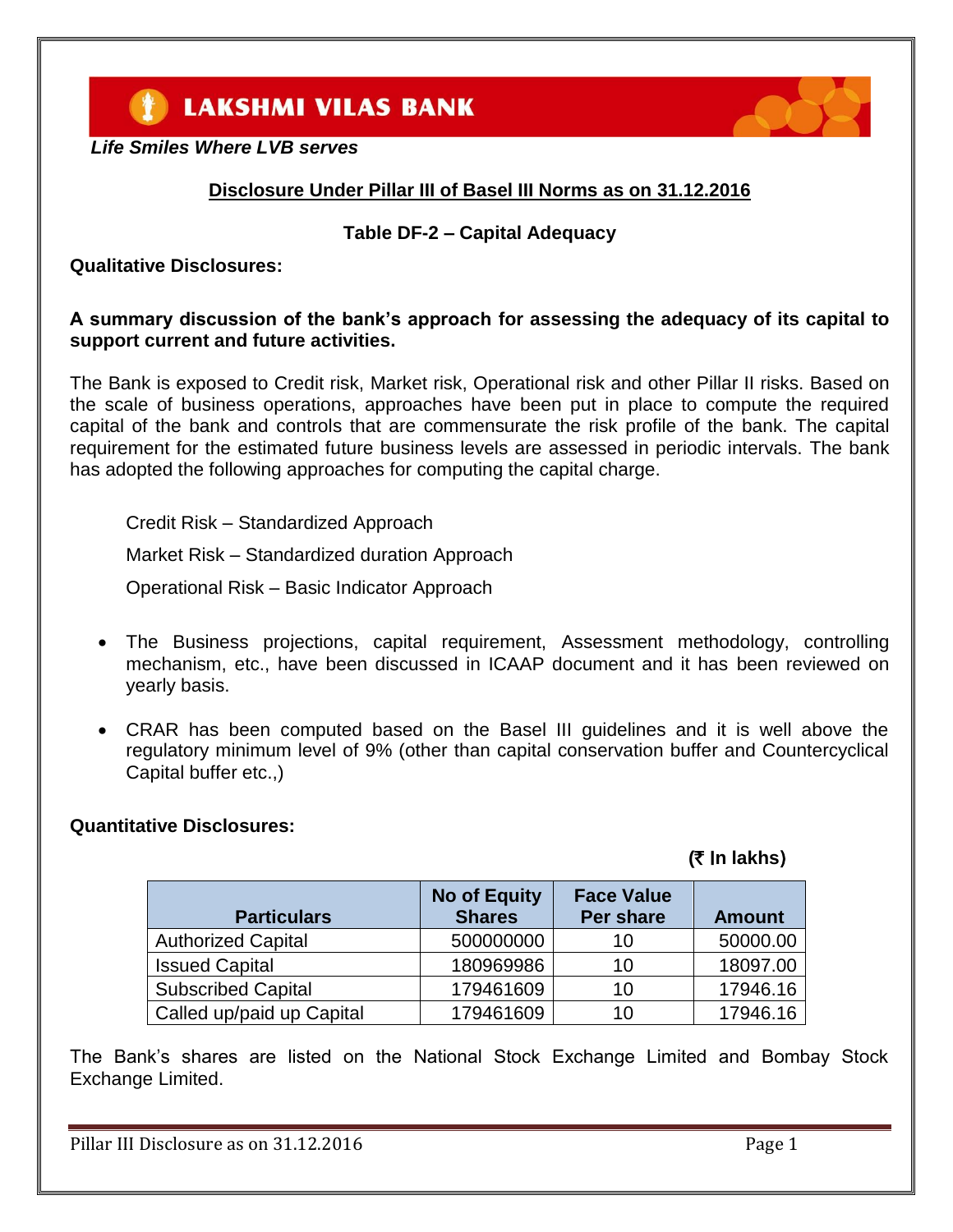As on 31.12.2016, the bank does not have Capital in the form of additional Tier-I.

Tier 1 capital includes Equity share capital, reserves comprising of statutory reserves, capital & other revenue reserves, revaluation reserves, share premium, balance in profit, and less intangible assets.

Tier 2 Capital consists of the general provision on standard assets, loan loss reserve, and provision on NPA assets sold, investment fluctuation reserve and Subordinated Bonds (discounted value).

Break up of capital funds:-

**(**` **In lakhs)**

| A. Tier I Capital Elements                          |           |
|-----------------------------------------------------|-----------|
| 1. Paid up capital                                  | 17946.16  |
| 2. Reserves and surplus                             | 148242.98 |
| 3. Gross Tier I Capital                             | 166189.14 |
| 4. Less (Intangible Assets)                         | 5413.85   |
| 5. Net Tier I Capital                               | 160775.29 |
| <b>B.</b> Tier II Capital Elements                  |           |
| <b>General Provisions and Loan loss Reserve</b>     | 7390.79   |
| 2. Subordinated Debt (Lower Tier II bonds)          | 26940.00  |
| 3. Provision for restructured advances              | 2336.46   |
| <b>Investment Fluctuation Reserve</b><br>4.         | 0.00      |
| 5. Provision for unhedged foreign currency exposure | 227.62    |
| 6. Gross Tier II capital                            | 36894.87  |
| 7. Less (Cross holdings)                            | 540.00    |
| 8. Net Tier II Capital                              | 36354.87  |

Break up of Capital Requirements:-

**(**` **In lakhs)**

| <b>Risk Type</b>                             |           |
|----------------------------------------------|-----------|
| b) Capital requirements for Credit Risk      | 145203.56 |
| Portfolios subject to standardized approach  |           |
| Cash & Bank                                  | 416.60    |
| <b>Loans and Advances</b>                    | 124017.07 |
| <b>Fixed Assets</b>                          | 3016.17   |
| <b>Other Assets</b>                          | 3786.86   |
| Off Balance sheet Exposure                   | 13966.86  |
| c) Capital requirements for Market Risk      | 15415.93  |
| <b>Standardized Duration approach</b>        |           |
| <b>Interest Rate Risk</b>                    | 12542.35  |
| Foreign Exchange Risk (including gold)       | 169.12    |
| <b>Equity Risk</b>                           | 2704.46   |
| d) Capital requirements for Operational Risk | 13191.69  |
| Basic Indicator approach                     |           |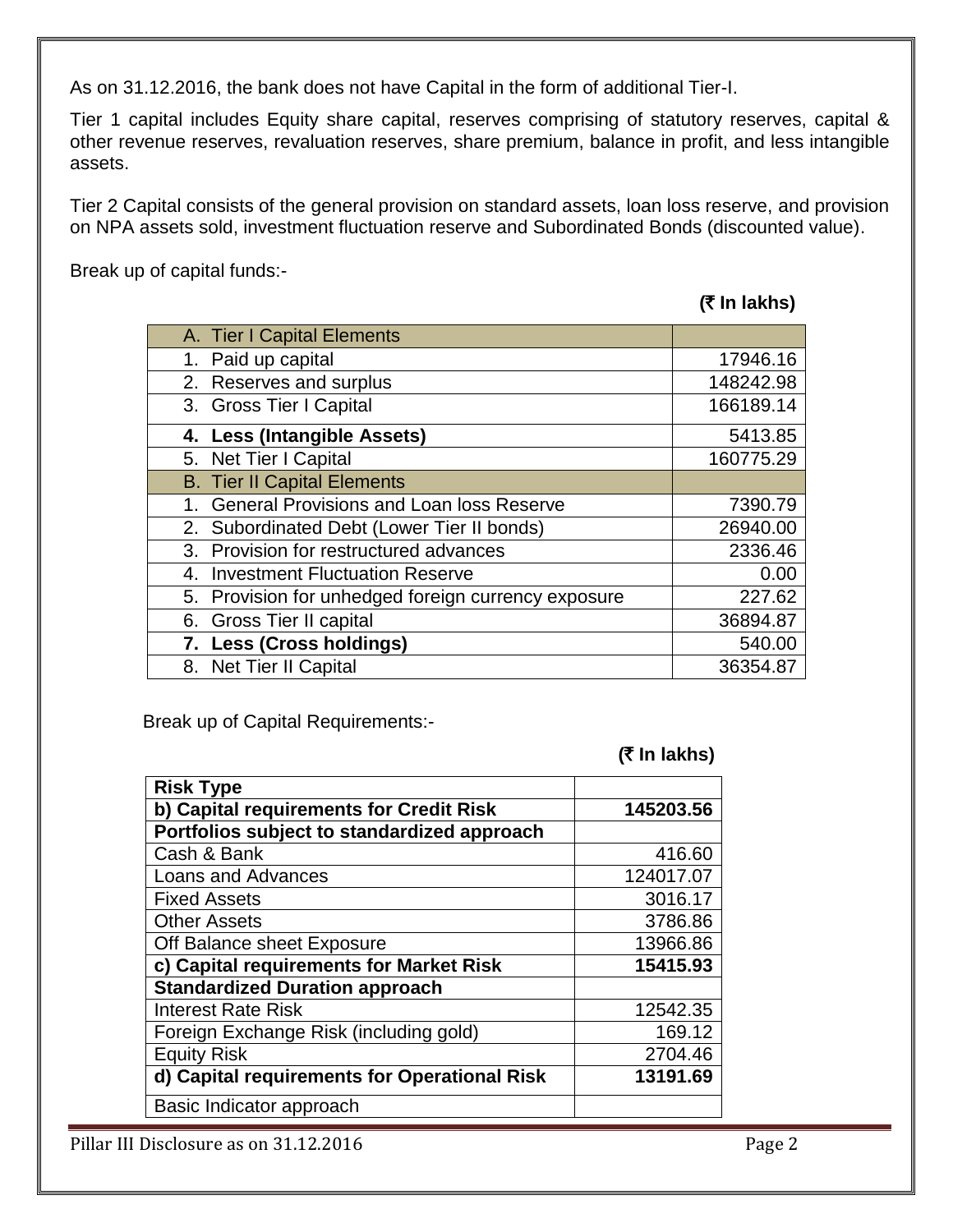| <b>Total Risk weight Assets</b>              | 1931235.33 |
|----------------------------------------------|------------|
| <b>Total Eligible Capital Funds for CRAR</b> | 197130.16  |
| <b>CRAR (Basel III)</b>                      | 10.21%     |

# **e) Common Equity Tier 1, Tier I and Total Capital ratios:**

For the top consolidated group; and for significant bank subsidiaries (stand alone or subconsolidated depending on how the framework is applied)

**Not applicable**

# **II. Risk Exposure and Assessment**

#### **General Qualitative Disclosure requirement:**

#### **Credit Risk:**

The objectives of Credit risk management practices in the bank are the following: -

- To ensure business continuity with growth and stability.
- To ensure that the bank holds adequate capital in alignment with risks undertaken as well as the regulatory requirements from time to time.
- To optimize risk-return profile by providing a framework for risk-based pricing.
- To provide decision support for entry / exit strategies.
- To provide a framework for monitoring risk profile of the bank through structured reports.
- To facilitate the identification of risks in various activities undertaken by the bank through its operating units.
- To provide guidance on measurement of risks and their quantification for assessing the level of risk under portfolio management.
- To provide guidance on risk mitigation for ensuring customer retention while promoting riskreward consciousness at all levels of operation.
- To set / monitor prudential risk limits in tune with the business strategy, capital adequacy and regulatory prescriptions.
- To ensure the adherence to these risk limits through defining the reporting structures and systems.
- To ensure compliance with other regulatory prescriptions.
- The bank proposes to keep its overall risk profile as moderate and stable for the medium term.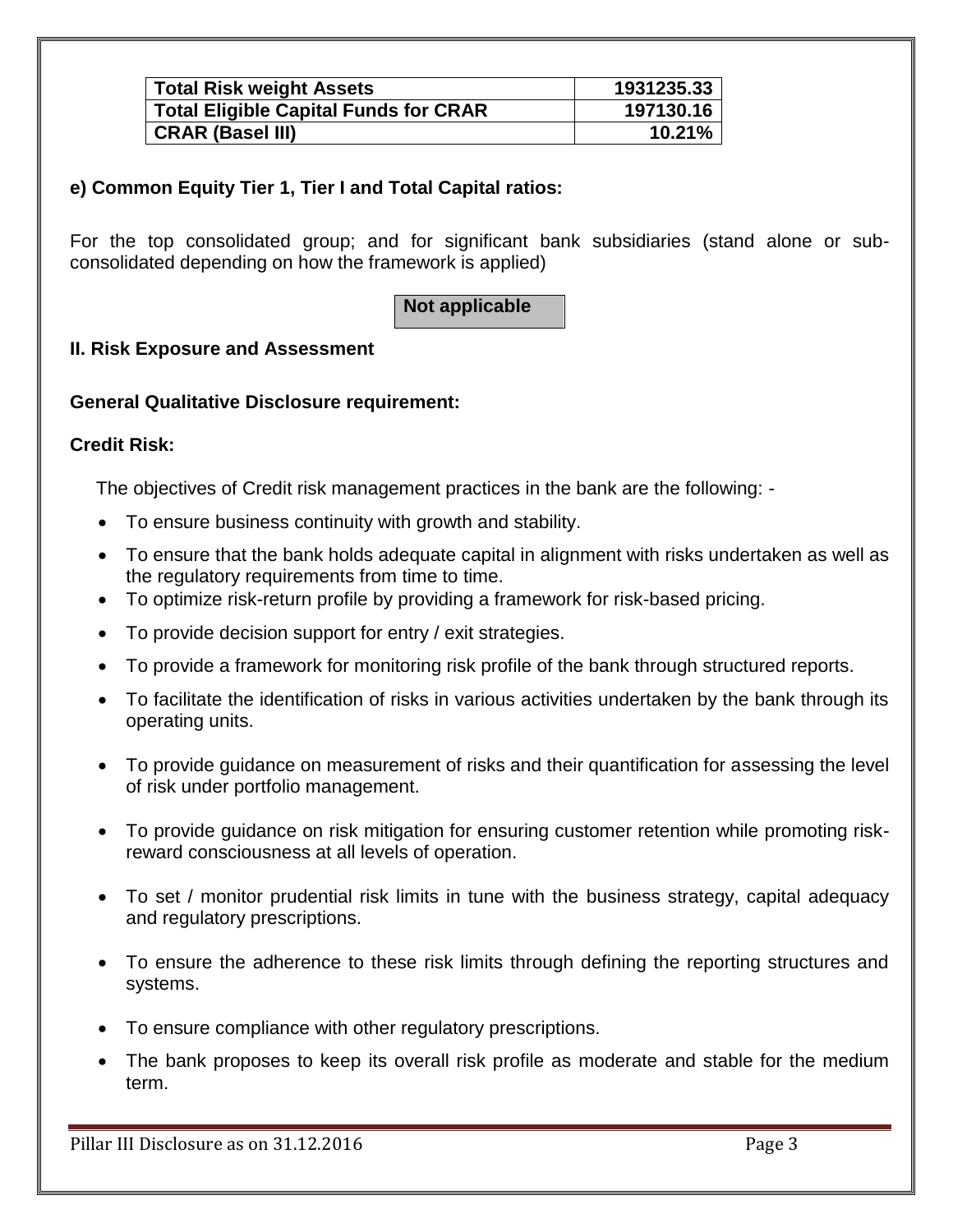Risk appetite and risk-return profile, credit risk strategy shall also include a statement of the banks willingness to grant credit based on:

- exposure type (for example, commercial, consumer, real estate,etc.,),
- economic sector (e.g. textile, iron etc.),
- geographical location,
- currency,
- maturity,
- anticipated profitability,
- identification of target markets / business sectors (like priority sector lending) and
- the overall credit portfolio composition
- preferred levels of diversification & concentration tolerances.

Credit risk strategy of the bank shall provide continuity in approach considering cyclical approach of the economy and the resulting shifts in the composition and quality of the overall credit portfolio. Strategy is being reviewed yearly in CRM policy.

#### **Organization Structure:**

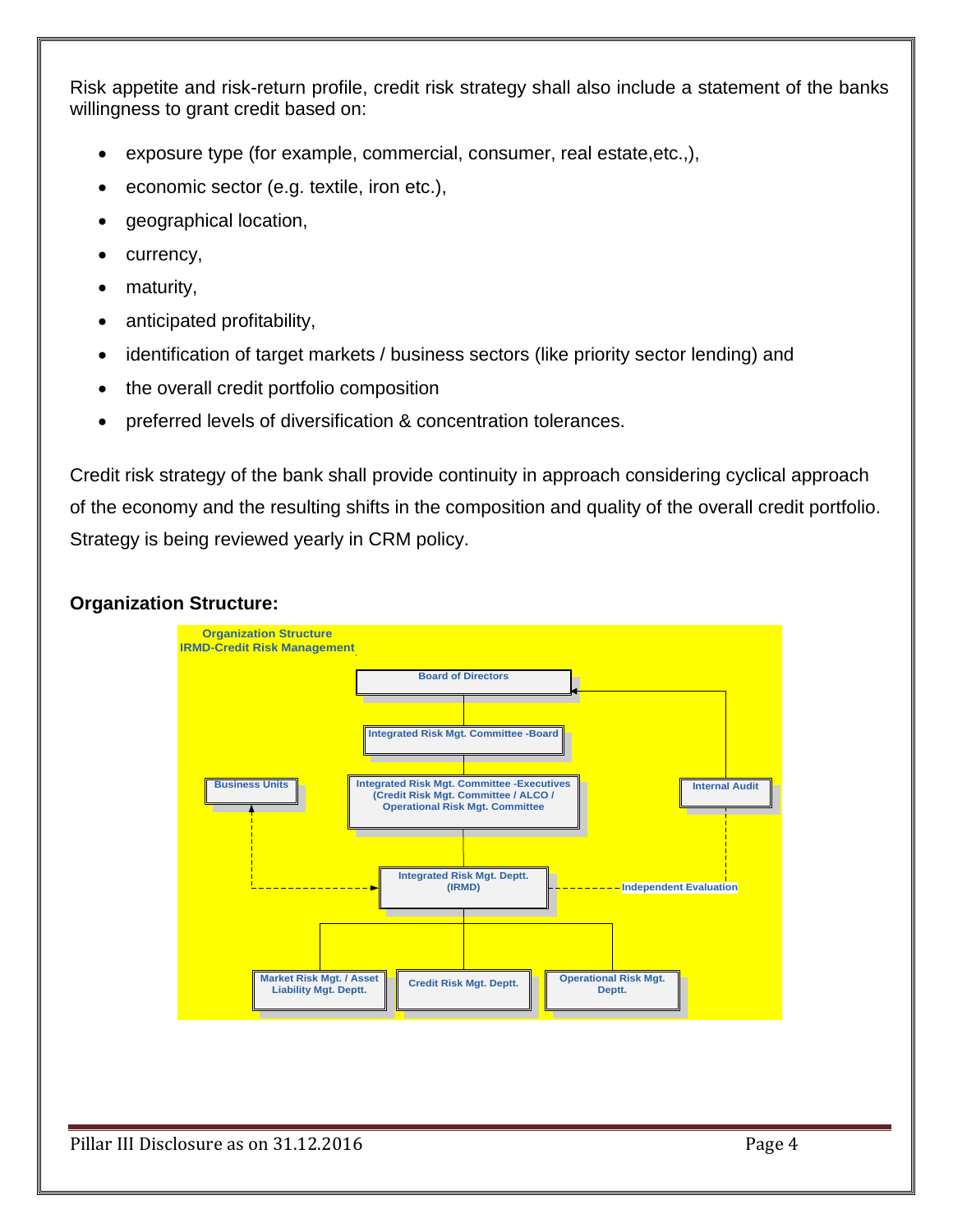Comprehensive Risk Management Policy put in place and the same has been approved by Board. The hierarchy of the IRMD starts from Board of Directors. Board is responsible for approving & reviewing on a periodical basis credit risk related policies, strategy & limits. Further Board has sub level committee (IRMCB) to review the risk limits, monitor the functioning of the IRMC-E and issue necessary directions if require.

#### **The Scope and nature of risk reporting and / or measurement systems**

Risk-rating model is an important tool and is an integral part of the Credit Risk Management. The benefits of a robust system based rating model

- Serves as a **single point indicator of diverse risks** of a borrower
- $\Rightarrow$  Enables banks to take **informed credit decisions** in a consistent manner.
- Facilitates adoption of **risk-based pricing**.
- Arriving at **Facility Risk rating** for the particular facility/product based on the comforts of securities/guarantors.

Internal credit rating models / systems are an important tool in monitoring the quality of individual credits, as well as the total portfolio. Bank has well-structured internal risk rating system is a good means of differentiating the degree of credit risk in the different credit exposures of the bank. This will allow more accurate determination of the overall characteristics of the credit portfolio, concentrations, problem credits, and the adequacy of loan loss reserves.

Internal credit rating framework enables the Bank to standardize and uniformly communicate the "judgment" in credit selection procedures but is not a substitute to the vast lending experience accumulated by the bank's professional staff.

In order to make the credit risk assessment more consistent and effective, a two dimensional approaches to measure risk comprising borrower risk (Obligor Rating) and transaction risk (Facility Rating) has been implemented.

#### **Use of Risk Rating Models / Systems**

- Individual credit selection, wherein a borrower or a particular exposure/ facility is rated.
- Pricing of the facility  $\ell$  loan
- Deciding the limits & tenure of the proposed credit assistance.
- Portfolio-level analysis and portfolio management
- Frequency and intensity of monitoring of the exposures.
- Internal MIS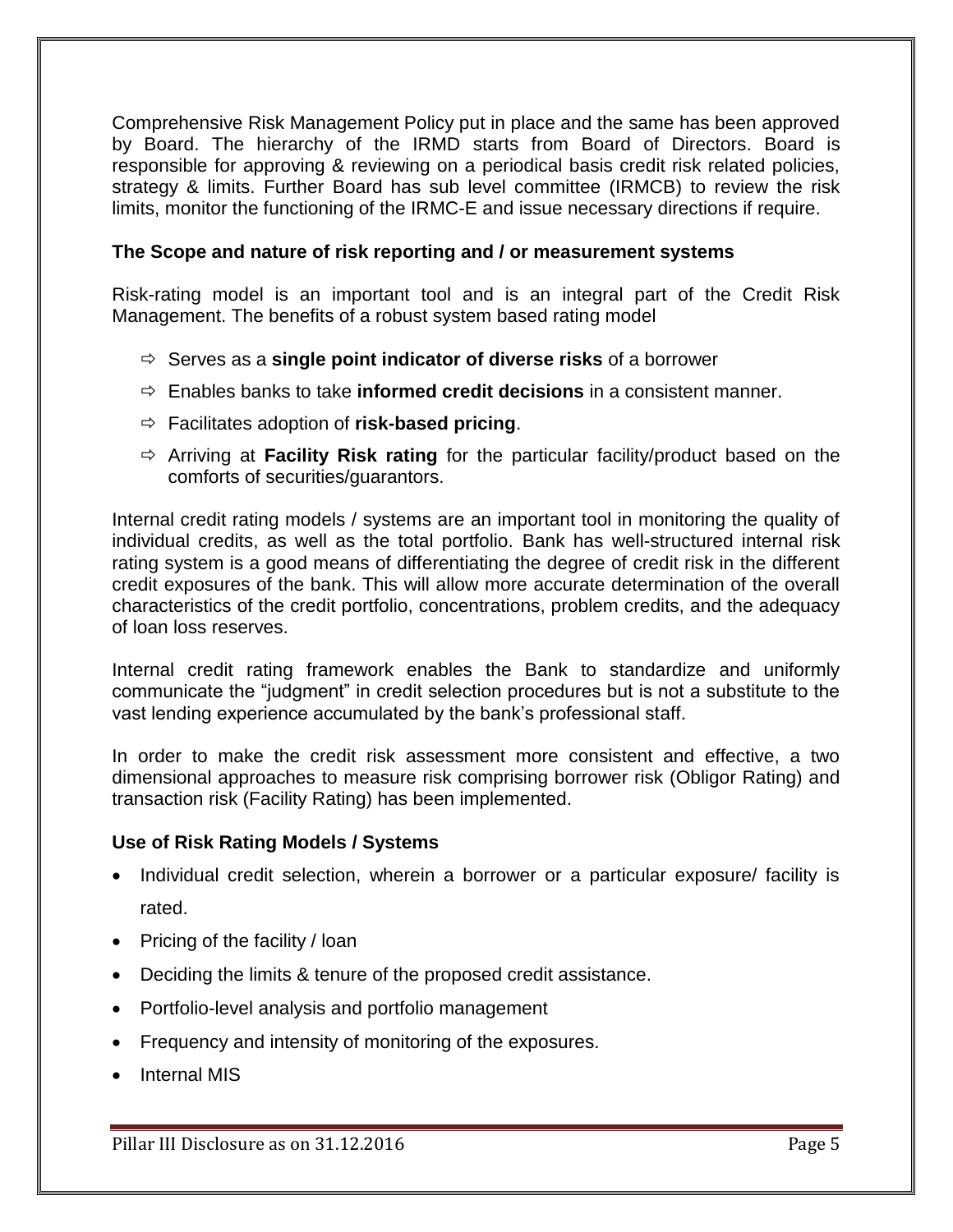- General provision "reasonable over provisioning" in addition to statutory prescribed provision.
- Assessing the aggregate risk profile of bank.

The Bank has a multi-tier structure for sanction of credit proposals, with proper delegation of lending powers at various levels of officers & executives, duly approved by Board.

The powers vested at each level depend on the quantum and type of the loan facility and the overall exposure to the borrower/group.

The Bank has a system under which the lending powers exercised by delegated authority are reported to and reviewed by a higher authority under the Internal Loan Review Mechanism.

A two dimensional approach to measure risk comprising borrower risk (Obligor Rating) and transaction risk (Facility Rating) has been implemented. The Credit Risk Assessment System (CRAS) operated through the risk rating models shall form the fulcrum of credit risk management.

#### **Policies for hedging and / or mitigating risk and strategies and processes for monitoring the continuing effectiveness of hedges/mitigants**

As per the RBI guidelines, eligible financial collaterals have been taken into account for risk mitigation purpose.

Bank is having a system in place to monitor compliance with country exposure limits. Exceptions are reported, approved and rectified as per laid down procedures.

Bank is having an effective system in place to generate management reports which are detailed enough for the senior management review and to identify exceptions in a timely manner.

#### **Market Risk:**

#### **Strategies and processes**

The Bank has policies like Asset Liability Management Policy, Investment & Forex Risk Management Policy to address the liquidity risk and market risk respectively arising out of its banking book and trading book of investment portfolio.

Mid office is functioning independent of treasury and it monitors limits, trigger of investments, cut (stop) loss limit, Open position limit etc., Further it assess various limits set out by RBI and as stipulated in Investment/ trading book Policy, and keeps track on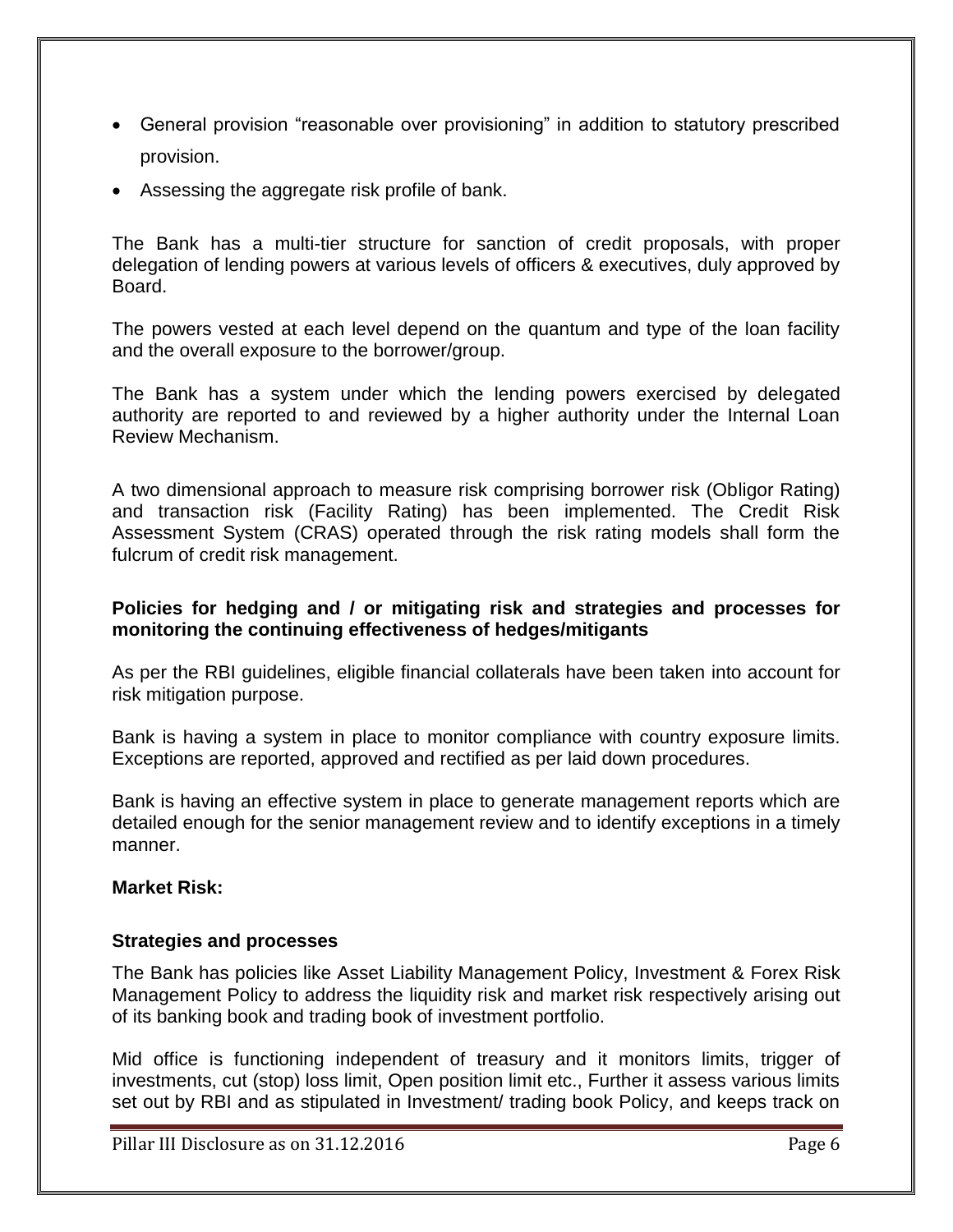rating migration of rated securities on a daily basis. It fixes the overall counter-party exposure limits (Banks & FIs)

### **The structure and organization of the relevant risk management function**

The Asset Liability Committee (ALCO) is responsible for

- Managing Interest Rate Risk and Liquidity Risk of the Banking Books.
- Pricing of Assets and Liabilities.
- Monitor and control the quality of the Balance Sheet
- Review and control of limits, procedures, reports, ratios & market trends, which impact bank's Balance Sheet.
- Review the treasury operations including trading.
- Differential pricing of wholesale deposits be delegated to Planning & **Development**

#### **The scope and nature of risk reporting and/or measurement systems**

The ALM Policy will be operated through the Integrated Risk Management Department (IRMD) which is responsible for evolving appropriate systems & procedures for ongoing identification & analysis of Balance Sheet risks and laying down parameters for management of these risks. IRMD will, therefore, have the responsibilities of periodic monitoring and control of the risks and the same has been reported to IRMC-E & IRMC-B.

#### **Policies for hedging and/or mitigating and strategies and processes for monitoring the continuing effectiveness of hedges/mitigants.**

Board approved Investment and Forex policy are put in place. Policies for hedging/ mitigating risk and strategies and processes for monitoring the continuing effectiveness of hedges / mitigants are discussed in ALCO.

The Structural liquidity statement is prepared on a daily basis to analyze the liquidity profile of the bank in a static manner. Exchange risk is managed by fixing limits on position limits – Day light and Overnight limits, single deal limit, stop loss limit and Overall Overnight Open Exchange position limit. Additional liquidity ratios reviewed on a quarterly basis against the limits set under stock approach.

Interest rate risk is analyzed from earnings perspective using Traditional Gap analysis and Economic value perspective using Duration Gap analysis on a Quarterly basis.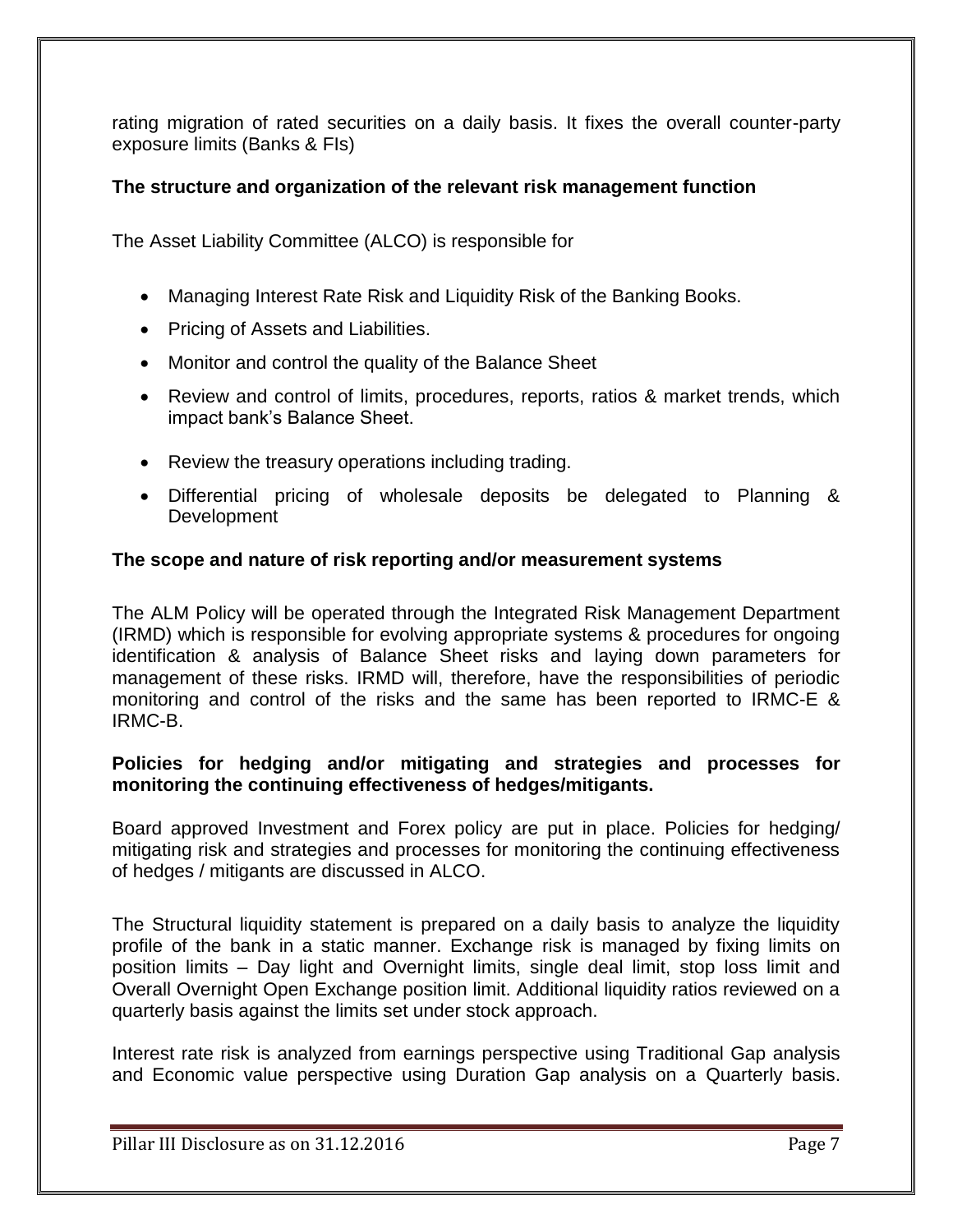Further stress testing process conducted under scenario as well as stock approach to estimate the impact on various conditions.

#### **Operational Risk**

#### **Strategies and processes**

The strategy for the overall management of operational risk is in alignment with the business objectives & risk appetite of the bank considering the size, nature and complexities of the bank activities.

The strategy towards operational risk management shall focus on:

### **The Structure and organization of the relevant risk management function**

Operational Risk Management is organized within the IRMD and will report to the head of the risk. The hierarchy of ORM within the organizational chart for governance purposes is presented below. These roles and responsibilities relate only to the activities relating to operational risk management.



A well-defined Operational risk Management policy is put in place. The role of Board vests in setting business strategy, risk appetite, policies, governance, management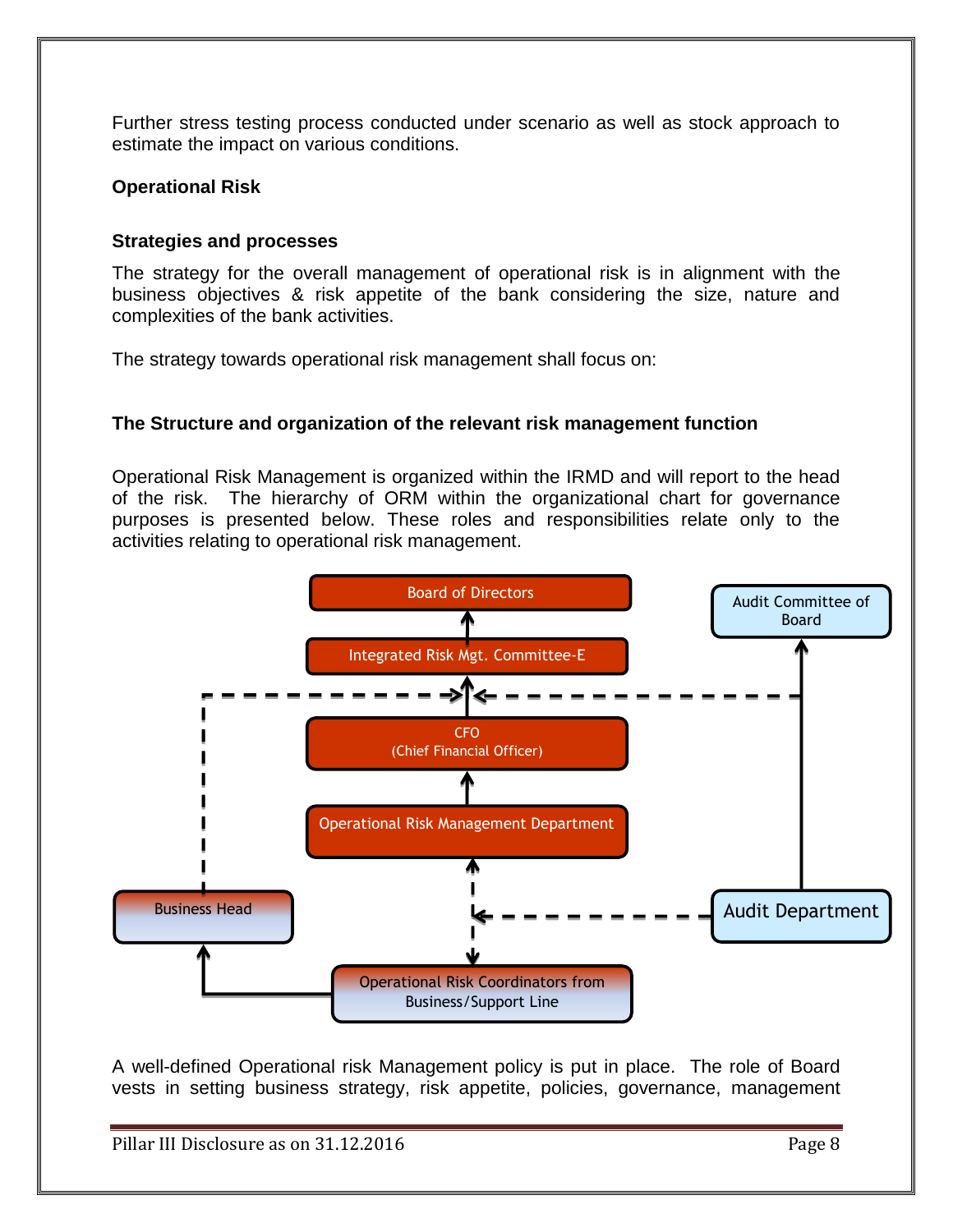framework, methodology of measurement and assessment, internal audit, report to stakeholders on risk management, etc.,

#### **The Scope and nature of risk reporting and/or measurement systems**

The scope of risk reporting is to establish an explicit operational risk management process that results in the identification, evaluation, assessment, measurement, analysis, monitoring, control, mitigation and reporting of operational risks. This process also includes independent evaluation of operational risk management function by the Internal Audit Department and to report its findings to the Board / Senior Management as an assurance for the effective discharge of responsibilities with respect to management of operational risk.

Policies and procedures are put in place for control / mitigate material operational risks to adjust the risk appetite / tolerance level based on its risk control and mitigation strategies. For those risks that cannot be controlled, the bank decides whether to accept these risks, reduce the level of business activity involved, or withdraw from this activity completely. Some major control/mitigation techniques like sound internal control system, Insurance, Standards for Insurance Recognition, retention/self insurance, Business Continuity and Disaster Recovery Plan, Outsourcing of financial services, Information Technology security, Internal Audit, External Audit, Reporting are deployed in the framework.

#### **Interest Rate Risk in Banking Book**

#### **Strategies and Processes**

Interest Rate Risk is measured in two different ways. Earnings perspective using Traditional Gap Analysis is to assess the impact of adverse movement in interest rate on the Net Interest Income (Earnings at Risk) and economic value perspective using Duration Gap Analysis to assess the impact of adverse movement in interest rate on the market value of Bank's equity.

#### **Structure and Organization of Risk Management Function**

ALM policy will manage and monitor the limits / guidance values / target set on interest rate risk of the Banking Book. IRMC-B and ALCO at the executive level are responsible for efficient and effective management of Interest rate risk in Banks business.

#### **Scope and nature of risk reporting / measurement systems**

The Duration/ Modified duration mainly depends on coupon, maturity and periodicity of payment of installments. Since the modified duration of the liabilities is less compared to the modified duration of assets, there would be fall in the equity value under major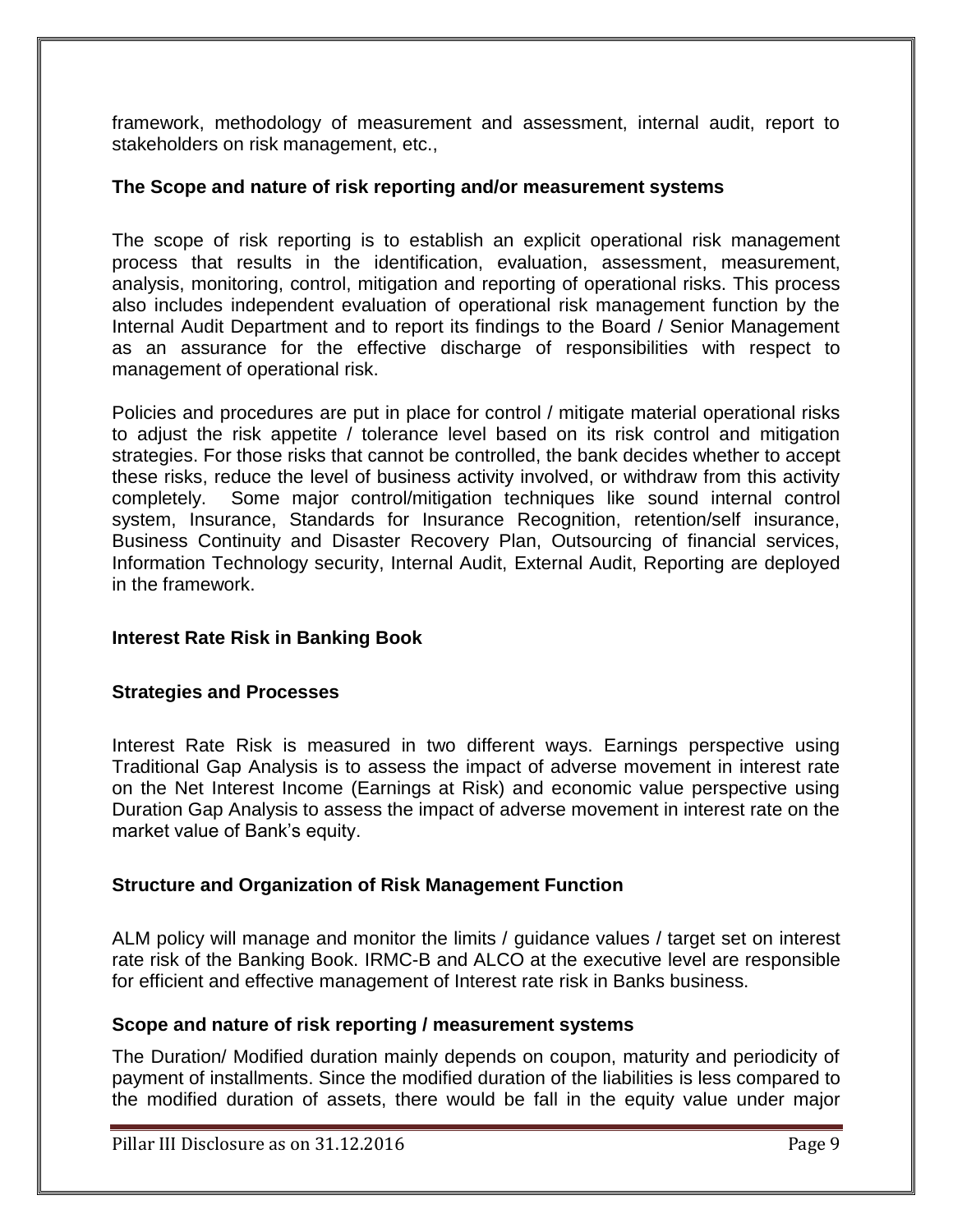stress. Modified duration of Equity is calculated on a quarterly basis. The capital charge for Interest rate risk in banking book is assessed based on drop in the Market value of equity under 200 bps changes in interest rate. The results of Traditional Gap analysis and Duration Gap analysis including the adherence to tolerance limit set in this regard are monitored and the same has been placed before ALCO/IRMC-B level.

### **Policies for hedging / mitigating risk and strategies and processes for monitoring the continuing effectiveness of hedges/ mitigants**

Investment policy, Forex policy, ALM policy, Stress testing policy, Credit Risk Management Policy are put in place to measure, mitigate / hedge the various risks.

# **TABLE DF-3: Credit Risk**

# **Credit Risk: General Disclosures**

### **Qualitative Disclosures**

(a) The general qualitative disclosure requirement with respect to credit risk, Includes the definitions of Past Due, NPA of a loan or a advance and impaired assets (For Accounting Purposes), Out of order and Overdue. These definitions are as per the extant guidelines of Reserve Bank of India.

#### **Credit Risk**

Credit risk in simple terms is the potential that bank's borrower or counterparty will fail to meet its obligations in accordance with agreed terms.

Credit risk is defined as the possibility of losses associated with default in repayment or diminution in the credit quality of borrowers or counterparties or diminution in the value of primary and/or collateral assets. In a bank's portfolio, losses stem from outright default due to inability or unwillingness of a customer or counterparty to meet commitments in relation to lending, trading, settlement and other financial transactions.

#### **Discussion of the Bank's Credit risk management policy**

The Board level approved Credit Risk Management Policy is put in place. The goal of the policy is to ensure that it is within the acceptable risk appetite and tolerance limit set by the bank. It manages the credit risk inherent in the entire portfolio as well as the risk in individual credits or transactions and it encompasses identification, measurement, monitoring and control of the credit risk exposures. Further it deals the structure, governance, framework, and processes for effective and efficient management of the Credit risk.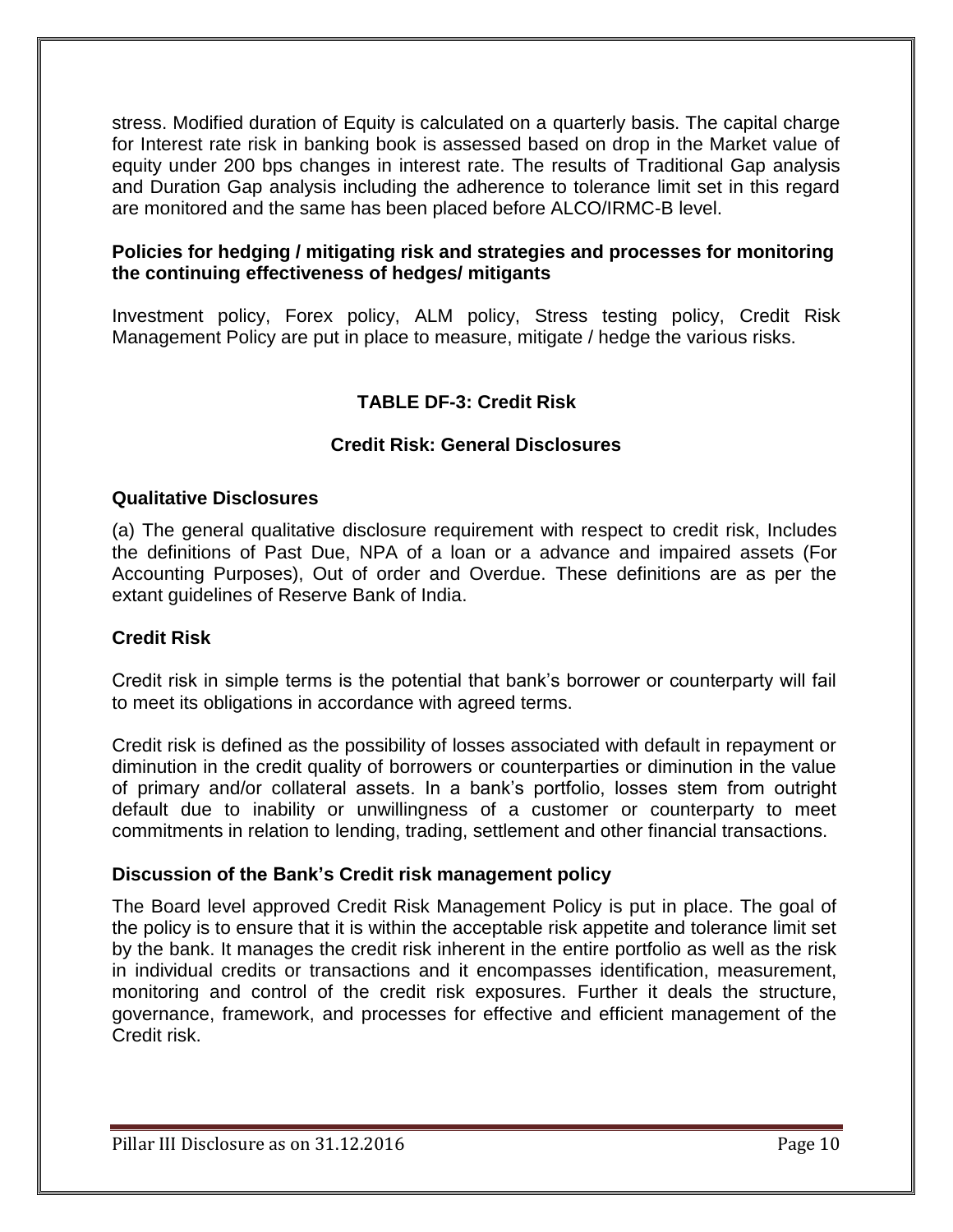# **Quantitative Disclosures**

| <b>Credit Risk Exposures</b>           | (₹ In Lakhs) |
|----------------------------------------|--------------|
| Fund Based*                            | 1976282.32   |
| Non Fund Based                         | 229045.17    |
| <b>Total Fund &amp; Non Fund Based</b> | 2205327.49   |

**\*** Fund based exposure excludes investments in HTM, Fixed Assets, Other Assets, Cash & Bank Balances etc.,

# Geographic wise Distribution of Exposures:- **In Community (₹ In Lakhs)**

| <b>State Name</b>    | <b>Funded</b>   | <b>Non-Funded</b> | <b>Total</b>    |
|----------------------|-----------------|-------------------|-----------------|
|                      | <b>Exposure</b> | <b>Exposure</b>   | <b>Exposure</b> |
| Andhra Pradesh       | 154164.55       | 9711.05           | 163875.60       |
| Chattisgarh          | 3138.18         | 519.39            | 3657.57         |
| Gujarat              | 48654.05        | 3350.36           | 52004.41        |
| Haryana              | 5117.49         | 1427.82           | 6545.31         |
| Jharkhand            | 2668.71         | 5.00              | 2673.71         |
| Karanataka           | 213190.97       | 2760.86           | 215951.83       |
| Kerala               | 26950.53        | 81.31             | 27031.84        |
| Madhya Pradesh       | 4679.49         | 24.55             | 4704.04         |
| Maharashthra         | 286422.88       | 55436.68          | 341859.55       |
| <b>New Delhi</b>     | 126987.50       | 48863.87          | 175851.37       |
| Odisha               | 505.56          | 5.66              | 511.22          |
| Puducherry           | 9231.73         | 637.81            | 9869.54         |
| Rajasthan            | 7649.29         | 32.50             | 7681.79         |
| Tamilnadu            | 915524.34       | 76750.07          | 992274.42       |
| Telangana            | 136842.19       | 25266.64          | 162108.83       |
| <b>Uttar Pradesh</b> | 1462.04         | 82.57             | 1544.61         |
| West Bengal          | 33092.81        | 4089.04           | 37181.85        |
| <b>Total</b>         | 1976282.32      | 229045.17         | 2205327.49      |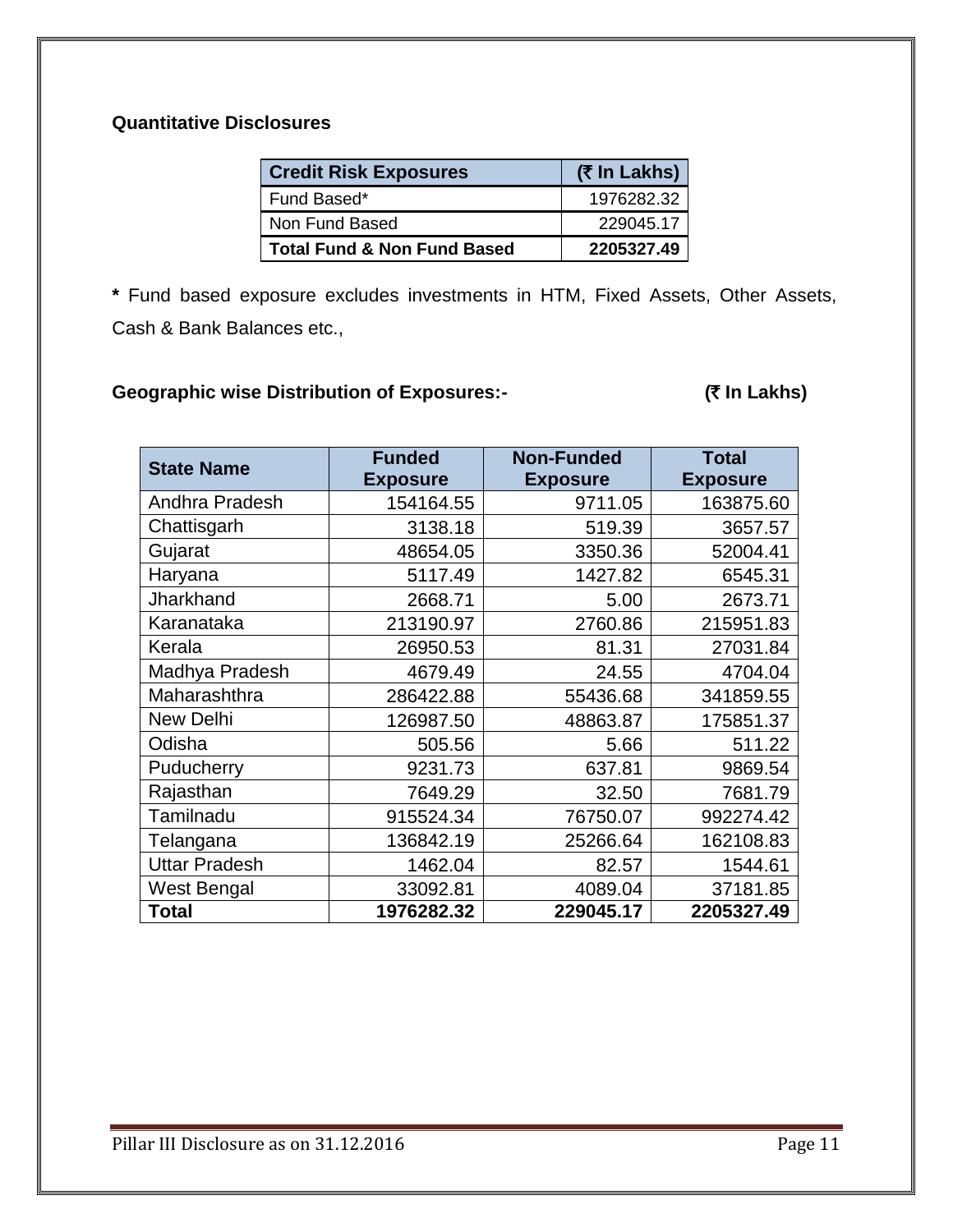## **Industry Wise distribution of Exposures:-**

# **(**` **In Lakhs)**

| S.NO           | <b>Industry Name</b>                                                   | <b>Funded</b><br><b>Exposure</b> | Non-<br><b>Funded</b><br><b>Exposure</b> | <b>Total</b><br><b>Exposure</b> | $%$ of<br><b>Gross</b><br><b>Credit</b> |
|----------------|------------------------------------------------------------------------|----------------------------------|------------------------------------------|---------------------------------|-----------------------------------------|
| 1              | <b>Mining and Quarrying</b>                                            | 20339.23                         | 291.23                                   | 20630.45                        | 0.94                                    |
| $\overline{2}$ | <b>Food Processing</b>                                                 | 28708.97                         | 1213.78                                  | 29922.75                        | 1.36                                    |
| 3              | Beverages (excluding Tea & Coffee)<br>and Tobacco                      | 38532.18                         | 3818.78                                  | 42350.96                        | 1.92                                    |
| 4              | <b>Textiles</b>                                                        | 111534.00                        | 10411.13                                 | 121945.13                       | 5.53                                    |
| 5              | Leather and Leather products                                           | 610.73                           | 4.00                                     | 614.73                          | 0.03                                    |
| 6              | Wood and Wood Products                                                 | 9350.96                          | 9207.77                                  | 18558.74                        | 0.84                                    |
| $\overline{7}$ | Paper and Paper Products                                               | 10713.93                         | 463.23                                   | 11177.16                        | 0.51                                    |
| 8              | Petroleum (non-infra), Coal Products<br>(non-mining) and Nuclear Fuels | 1134.91                          | 640.72                                   | 1775.62                         | 0.08                                    |
| 9              | <b>Chemicals and Chemical Products</b><br>(Dyes, Paints, etc.)         | 19383.24                         | 16012.63                                 | 35395.88                        | 1.61                                    |
| 10             | Rubber, Plastic and their Products                                     | 16962.19                         | 675.98                                   | 17638.18                        | 0.80                                    |
| 11             | <b>Glass &amp; Glassware</b>                                           | 2642.39                          | 5.67                                     | 2648.05                         | 0.12                                    |
| 12             | <b>Cement and Cement Products</b>                                      | 17122.98                         | 0.00                                     | 17122.98                        | 0.78                                    |
| 13             | <b>Basic Metal and Metal Products</b>                                  | 107891.45                        | 26386.17                                 | 134277.62                       | 6.09                                    |
| 14             | All Engineering                                                        | 25635.53                         | 13645.22                                 | 39280.75                        | 1.78                                    |
| 15             | Vehicles, Vehicle Parts and<br><b>Transport Equipments</b>             | 5816.31                          | 11.50                                    | 5827.81                         | 0.26                                    |
| 16             | Gems and Jwellery                                                      | 12616.23                         | 354.91                                   | 12971.14                        | 0.59                                    |
| 17             | Construction                                                           | 0.00                             | 0.00                                     | 0.00                            | 0.00                                    |
| 18             | Infrastructure                                                         | 151633.89                        | 39937.97                                 | 191571.86                       | 8.69                                    |
|                | <b>Residual Advance</b>                                                | 1363616.84                       | 105587.86                                | 1469204.70                      | 66.62                                   |
|                | <b>Other Industries</b>                                                | 32036.36                         | 376.62                                   | 32412.98                        | 1.47                                    |

Note: The industries break-up given on the same lines as prescribed for DSB returns. Residual advances are educational loans, aviation sector, Housing loans, Gold loans, Loan against deposits, Personnel loan, staff loan, consumer loans, vehicle loans, etc., The Industries which has crossed 5% of gross credit exposure are:

- a) Infrastructure 8.69%
- b) Basic Metal and Metal Products 6.09%
- c) Textiles 5.53%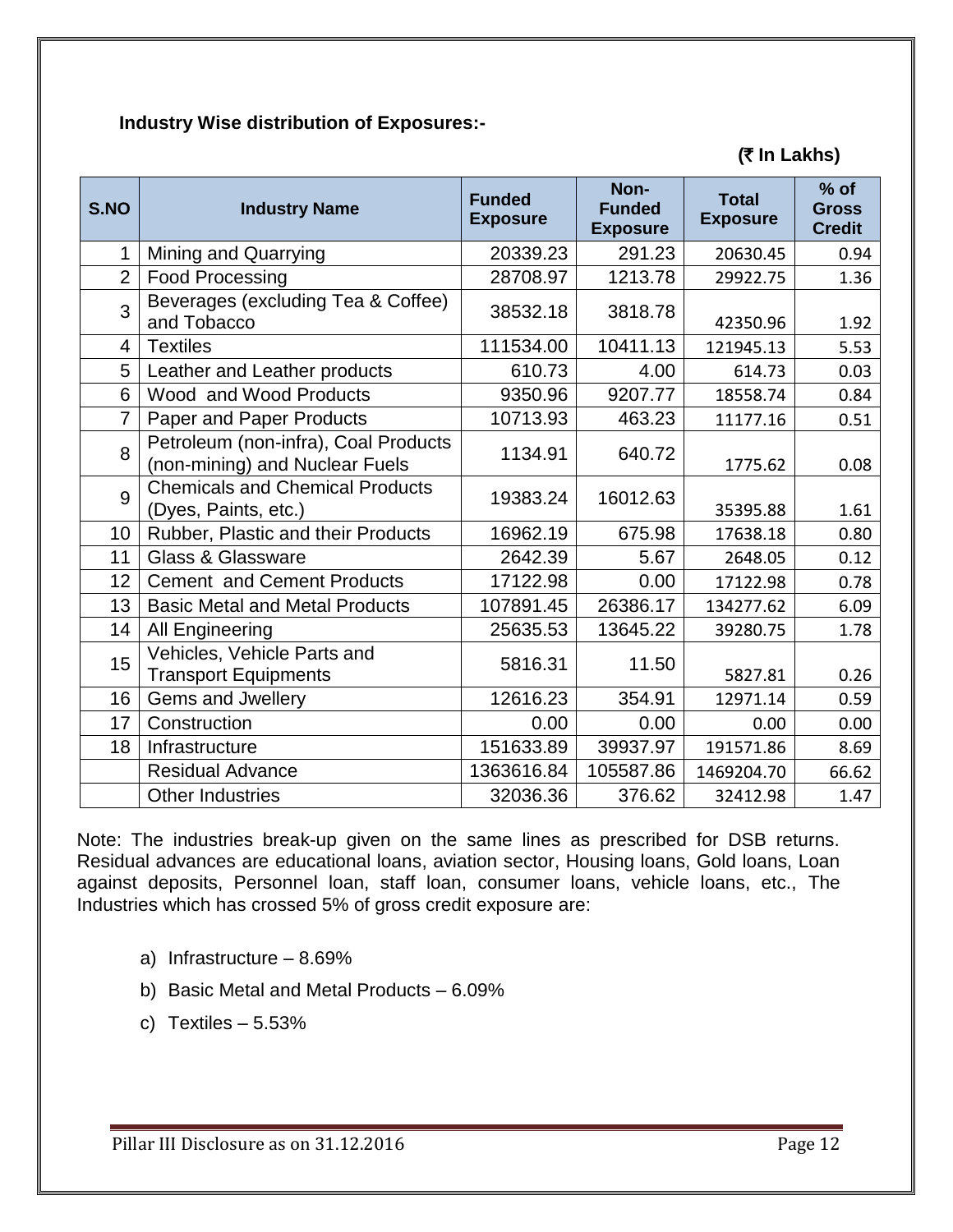# **Residual maturity breakdown of assets**

 $(\overline{\overline{\varsigma}}$  In Lakhs)

|                     | <b>Cash</b> | <b>Balance</b><br><b>With RBI</b> | <b>Balance</b><br><b>With</b><br><b>Other</b><br><b>Banks</b> | <b>Invest</b><br>ments | Call<br><b>Money</b><br><b>Place</b><br>ments | Repo-<br><b>Asset</b> | <b>Advances</b> | <b>Fixed</b><br><b>Assets</b> | <b>Other</b><br><b>Assets</b> |
|---------------------|-------------|-----------------------------------|---------------------------------------------------------------|------------------------|-----------------------------------------------|-----------------------|-----------------|-------------------------------|-------------------------------|
| Overdue to<br>1 Day | 33275.42    | 4239.56                           | 16565.27                                                      | 261544.66              | 0.00                                          | 0.00                  | 19701.89        | 0.00                          | 2678.29                       |
| 2-7 Days            | 0.00        | 4063.81                           | 0.00                                                          | 35072.41               | 0.00                                          | 10000.00              | 46729.86        | 0.00                          | 425.58                        |
| 8-14 Days           | 0.00        | 6303.70                           | 0.00                                                          | 26929.43               | 0.00                                          | 62400.00              | 69906.00        | 0.00                          | 495.66                        |
| 15-30 Days          | 0.00        | 4448.83                           | 0.00                                                          | 14572.93               | 0.00                                          | 0.00                  | 56338.92        | 0.00                          | 990.05                        |
| 31-60 Days          | 0.00        | 3590.64                           | 0.00                                                          | 11755.31               | 0.00                                          | 0.00                  | 74876.23        | 0.00                          | 2194.17                       |
| 61-90 Days          | 0.00        | 9367.46                           | 0.00                                                          | 40314.88               | 0.00                                          | 0.00                  | 94133.60        | 0.00                          | 2194.17                       |
| $3 - 6$<br>Months   | 0.00        | 15574.65                          | 1.25                                                          | 52813.05               | 0.00                                          | 0.00                  | 83139.52        | 0.00                          | 6370.98                       |
| $6M - 1$ Year       | 0.00        | 24699.04                          | 0.00                                                          | 94693.92               | 0.00                                          | 0.00                  | 781484.30       | 0.00                          | 0.00                          |
| 1-3 Years           | 0.00        | 58763.26                          | 60.00                                                         | 211081.31              | 0.00                                          | 0.00                  | 271936.22       | 0.00                          | 79141.50                      |
| 3-5 Years           | 0.00        | 8305.76                           | 5.00                                                          | 44513.38               | 0.00                                          | 0.00                  | 116951.99       | 0.00                          | 0.00                          |
| Over 5 Years        | 0.00        | 36696.90                          | 0.00                                                          | 131555.86              | 0.00                                          | 0.00                  | 335934.67       | 36577.57                      | 16873.34                      |
| <b>Total</b>        | 33275.42    | 176053.61                         | 16631.52                                                      | 924847.14              | 0.00                                          | 72400.00              | 1951133.20      | 36577.57                      | 111363.74                     |

# **Asset Quality (**` **In Lakhs)**

| Amount of Non-Performing Assets (Gross) | 54859.97 |
|-----------------------------------------|----------|
| Substandard                             | 29517.83 |
| Doubtful $-1$                           | 6502.32  |
| Doubtful $-2$                           | 10823.13 |
| Doubtful $-3$                           | 180.64   |
| Loss                                    | 7836.05  |
| <b>Net NPA</b>                          | 35422.88 |
| Gross NPA to gross advances (%)         | 2.78%    |
| Net NPAs to Net advances (%)            | 1.82%    |
| <b>Movement of NPAs (Gross)</b>         |          |
| <b>Opening Balance</b>                  | 54610.77 |
| Additions during the period             | 8775.66  |
|                                         |          |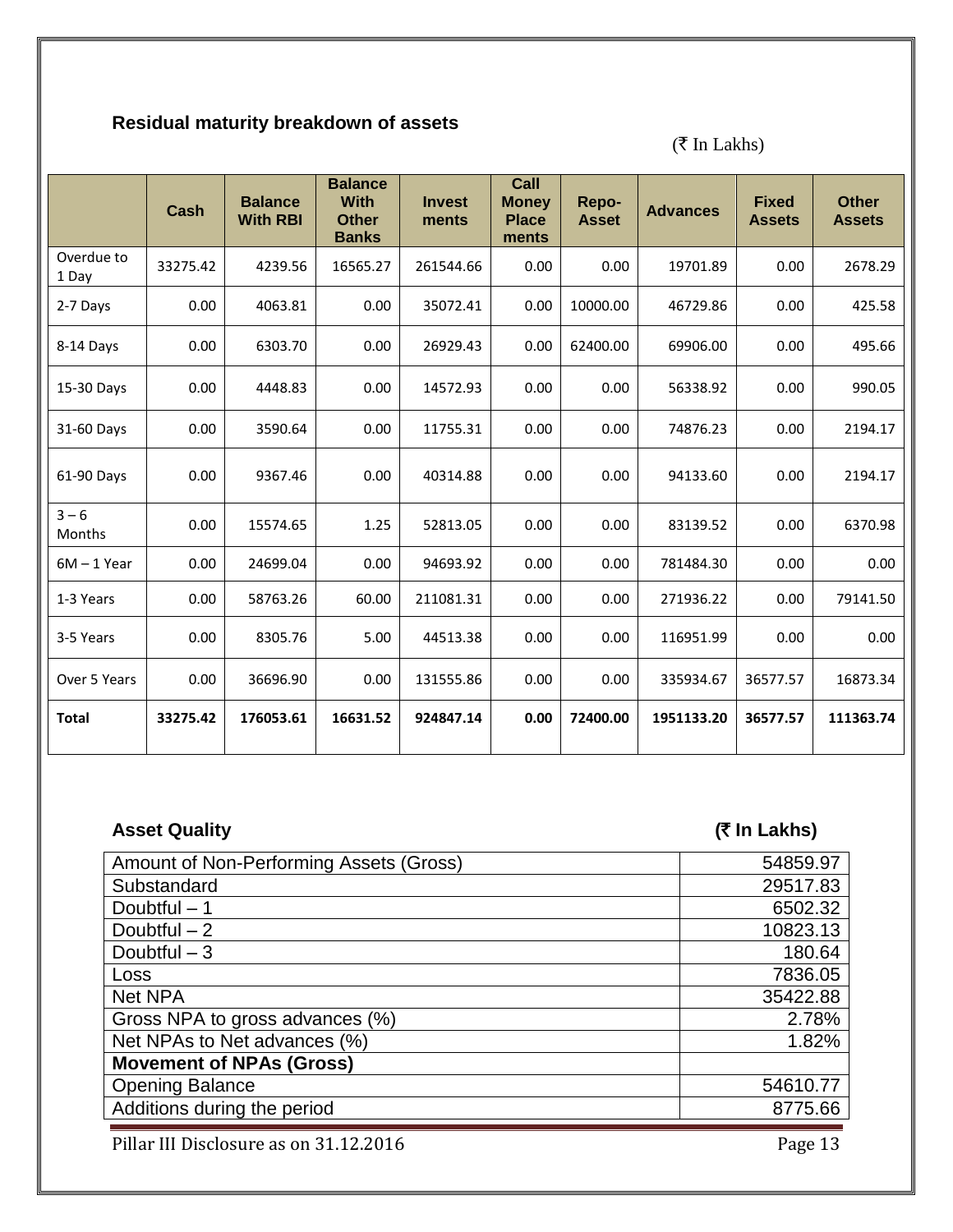| D-         | 0502 |
|------------|------|
| Reductions |      |
| Closing    | -    |
| Balance    | ∽າ⊻. |

# **Movement of Provisions (₹ In Lakhs)**

|                                                    | <b>Provision</b><br>(Excluding |
|----------------------------------------------------|--------------------------------|
|                                                    | provision on Standard Assets   |
| <b>Opening Balance</b>                             | 12331.13                       |
| Provisions made during the period                  | 4124.55                        |
| Write off                                          | 0.00                           |
| Write back of excess provisions                    | 2015.03                        |
| Any other adjustments, including transfers between | 0.00                           |
| provisions                                         |                                |
| Closing balance                                    | 14440.65                       |

Details of write offs and recoveries that have been booked directly to the Income statement

| Write offs that have been booked directly to the income statement | <u> 196.91 i</u> |
|-------------------------------------------------------------------|------------------|
| Recoveries that have been booked directly to the income statement | 1016.55          |

# I**nvestments (**` **In Lakhs)**

| Amount of Non Performing Investments                            | 1369.51 |
|-----------------------------------------------------------------|---------|
| Amount of provisions held for non-performing investments        | 1135.65 |
| Movement of provisions for depreciation on Investments          |         |
| <b>Opening Balance</b>                                          | 4279.48 |
| Provisions made during the period (September'16 to December'16) | 136.83  |
| Write-off/Write – back of excess provisions                     | 0.00    |
| <b>Closing Balance</b>                                          | 4416.31 |

### **Major Industry break up of NPA** (₹ In Lakhs)

| <b>Industry</b>                        | <b>Gross NPA</b> | <b>Specific Provision</b> |
|----------------------------------------|------------------|---------------------------|
| <b>Basic Metal and Metal Products</b>  | 6237.90          | 1125.18                   |
| <b>Food Processing</b>                 | 6131.59          | 1462.90                   |
| Vehicles, Vehicle Parts and            |                  |                           |
| <b>Transport Equipment</b>             | 4626.75          | 1729.96                   |
| Mining and Quarrying                   | 3989.36          | 598.40                    |
| <b>Chemicals and Chemical Products</b> |                  |                           |
| (Dyes, Paints, etc.)                   | 2806.10          | 742.30                    |
| <b>Total</b>                           | 23791.71         | 5658.74                   |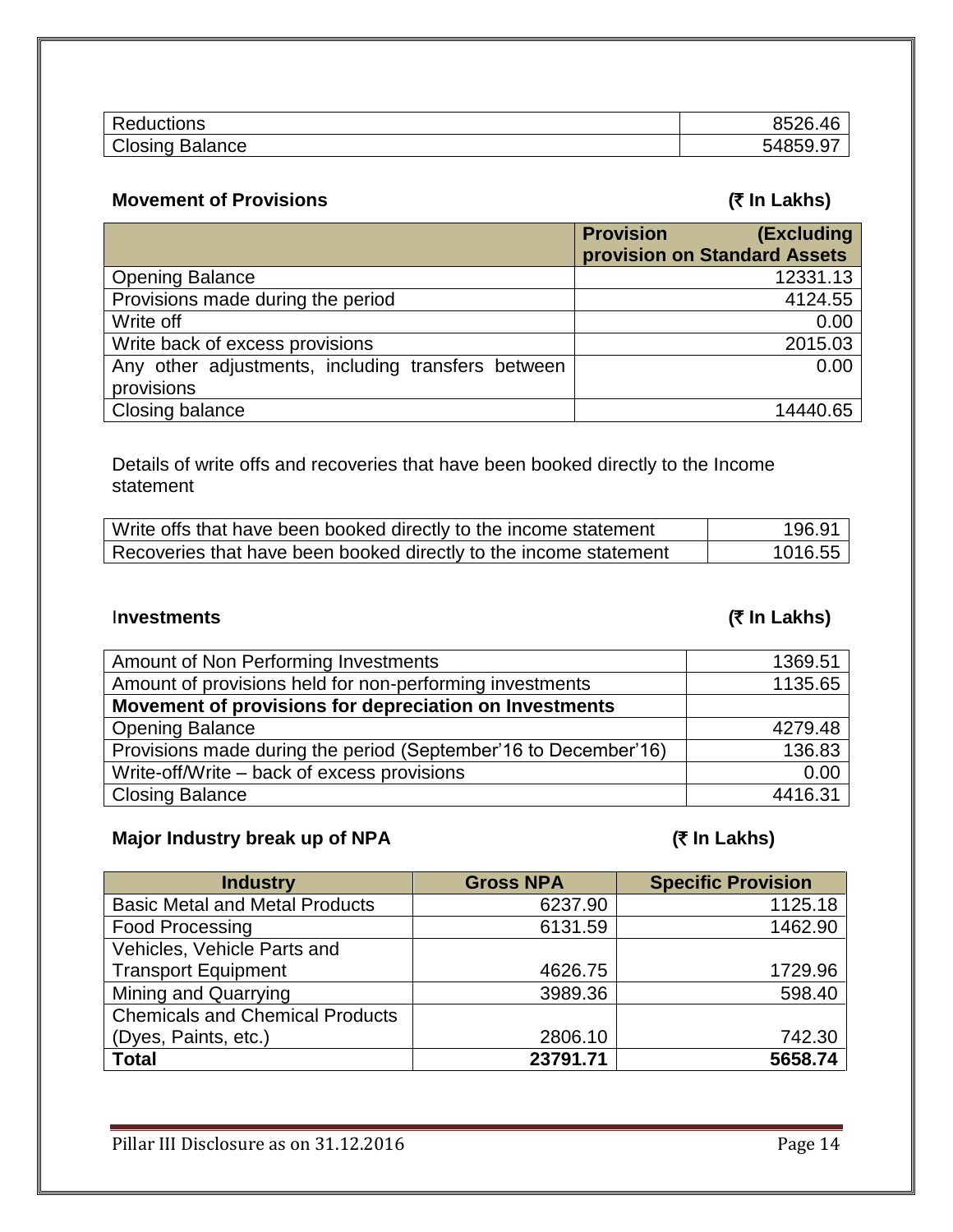# **Geographic wise Distribution of NPA and Provision**

|  | (₹ In Lakhs) |
|--|--------------|
|--|--------------|

| Geography       | <b>Gross NPA</b> | <b>Total Provision</b> |
|-----------------|------------------|------------------------|
| <b>Domestic</b> | 54859.97         | 14440.65               |
| Overseas        |                  |                        |
| Total           | 54859.97         | 14440.65               |

# **Table DF- 4- Credit Risk : Disclosures for Portfolios Subject to the Standardized Approach**

a) For exposure amounts after risk mitigation subject to the standardized approach, amount of a bank's outstanding (rated and unrated) in the following three major risk buckets as well as those that are deducted:

# **(**` **In Lakhs)**

| <b>Particulars</b>                                                      | Below 100% Risk |           | 100% Risk Weight |                   |               | More than 100% Risk |            | <b>Grand Total</b> |
|-------------------------------------------------------------------------|-----------------|-----------|------------------|-------------------|---------------|---------------------|------------|--------------------|
|                                                                         | Weight          |           |                  |                   | <b>Weight</b> |                     |            |                    |
|                                                                         | $BV**$          | RWA**     | <b>BV</b>        | <b>RWA</b>        | <b>BV</b>     | <b>RWA</b>          | <b>BV</b>  | <b>RWA</b>         |
|                                                                         |                 |           |                  | <b>Fund Based</b> |               |                     |            |                    |
| Loans &<br>Advances                                                     | 1198334.12      | 473620.29 | 446133.02        | 430005.06         | 326889.53     | 474341.42           | 1971356.67 | 1377966.77         |
| Investments                                                             | 604262.86       | 0.00      | 0.00             | 0.00              | 0.00          | 0.00                | 604262.86  | 0.00               |
| Other<br>Assets*                                                        | 289400.71       | 5122.11   | 59855.69         | 56791.15          | 7322.16       | 18305.40            | 356578.56  | 80218.66           |
| Loans &<br>Advances<br>Deducted<br>(Taken for<br>Mitigation<br>purpose) | 458739.41       | 0.00      | 19192.51         | 0.00              | 458.73        | 0.00                | 478390.65  | 0.00               |
| <b>Total Fund</b><br><b>Based</b>                                       | 1991997.69      | 478742.40 | 505988.71        | 486796.21         | 334211.69     | 492646.82           | 2932198.09 | 1458185.43         |
| Non Fund<br>Based(Inc.<br>Contingent<br>credit)                         | 72776.67        | 22997.91  | 86027.07         | 45109.06          | 71168.10      | 63077.88            | 229971.84  | 131184.85          |
| Total<br><b>Credit Risk</b><br><b>Exposures</b>                         | 2064774.36      | 501740.31 | 592015.78        | 531905.27         | 405379.78     | 555724.70           | 3162169.92 | 1589370.28         |

\* other assets includes cash, balance with RBI, balance with other banks, fixed assets and others

**\*\* BV: Book Value; RWA: Risk Weighted Assets**

Pillar III Disclosure as on 31.12.2016 Pillar III Disclosure as on 31.12.2016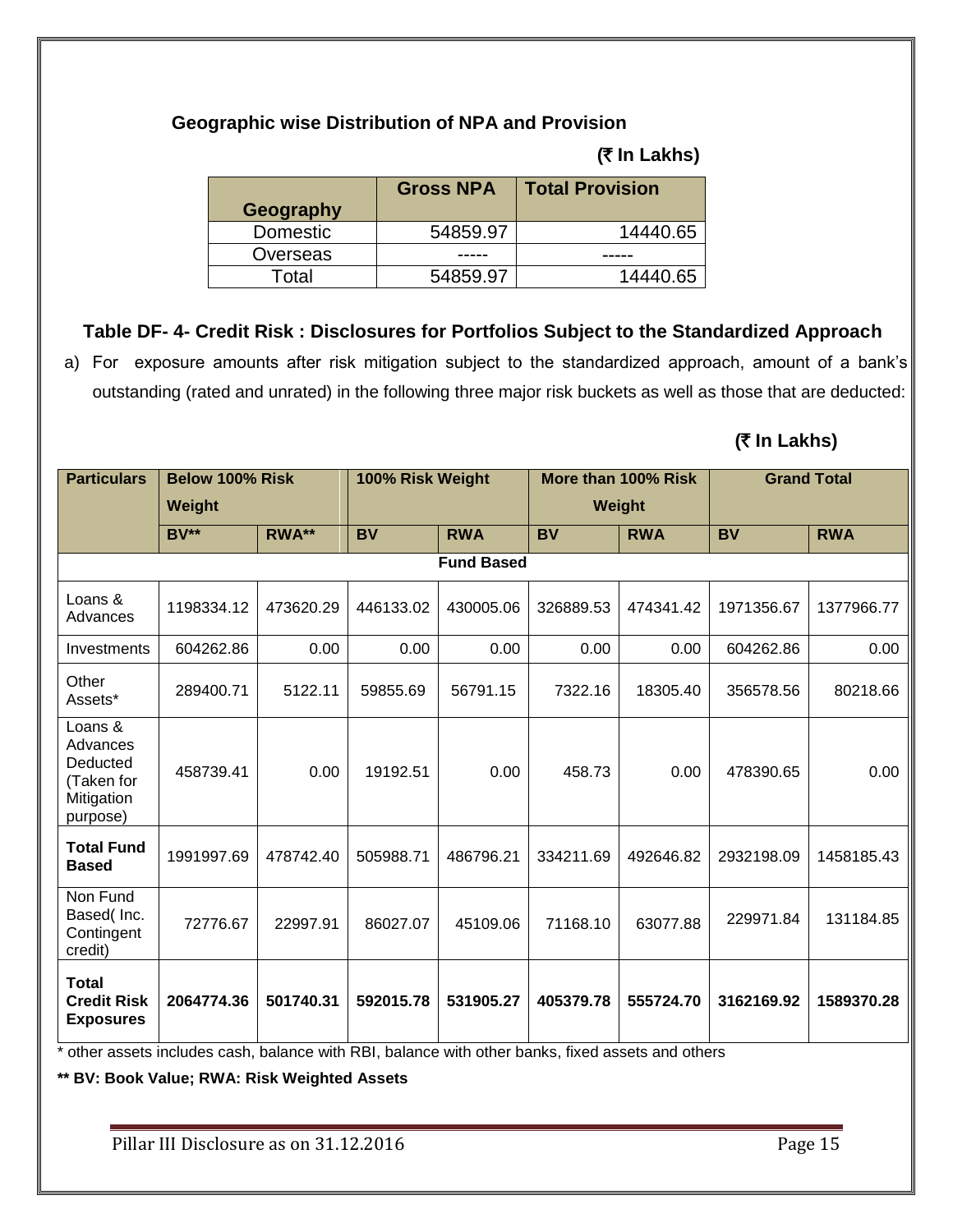# **Table DF- 5-Credit Risk: Credit Risk Mitigation: Disclosures for Standardized Approaches**

# **Qualitative Disclosures**

a) The general qualitative disclosure requirement with respect to credit risk mitigation including

# **Policies and process for and an indication of the extent to which the bank makes use of, on and off balance sheet netting;**

# **Policies and processes for collateral valuation and management**

Bank has a policy and procedure for the management of collateral and guarantees.

Valuation should be based on the current market value of the collateral and should not be biased in order to enable the bank, to grant a higher credit limit to the borrower or improve its internal credit rating, make a smaller amount of provision or continue interest accrual for a problem credit. Collateral should be revalued on a regular basis, though the frequency may vary with the type of collateral involved and the nature & the internal credit rating of the underlying credit e.g. frequency for shares and properties as collateral would be different.

Collaterals & guarantees are properly evaluated with respect to legal validity, enforceability in all relevant jurisdictions, etc., for the purpose of netting as credit risk mitigants as per the policy.

A more conservative approach should be adopted for valuing the collateral of problem credits because the forced-sale value, rather than the open market value, is likely to be closer to what eventually may be realized from an asset sale when the market conditions are un-favorable. Therefore, a discount to the estimated market value should be applied where appropriate.

# **Description of the main types of collateral taken by the bank**

Under Standardized approach, the following collateral instruments used as risk mitigants for the capital computation.

- 1. Cash and fixed deposits of the Borrower with the Bank.
- 2. Gold ( The value of the gold arrived after notionally converting into 99.99% purity)
- 3. Securities issued by Central and State Governments.
- 4. Kisan Vikas Patra and National Savings Certificates (with no lock-in period)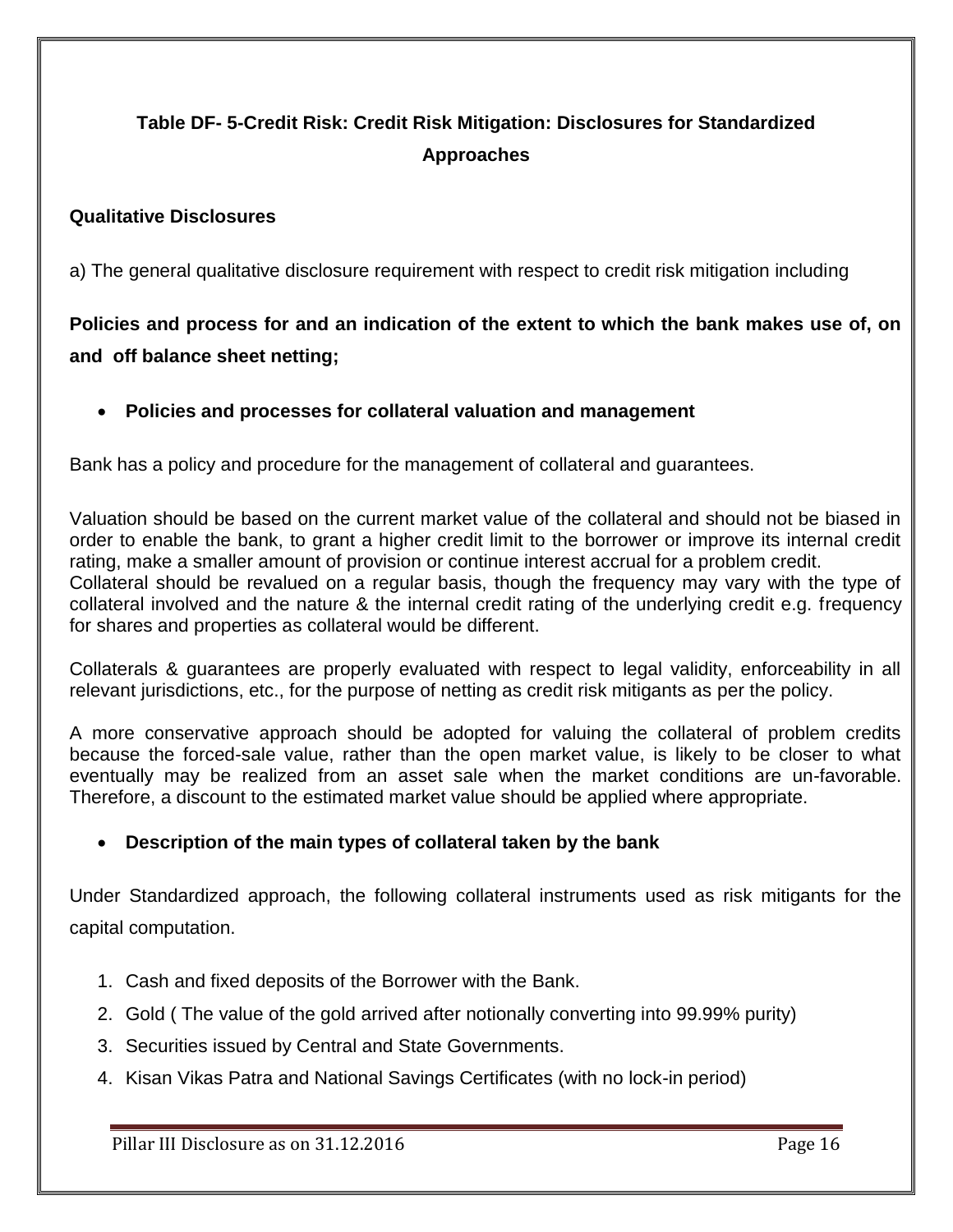- 5. Life insurance policies with a declared surrender value of an insurance company which is regulated by an insurance sector regulator.
- 6. Debt Securities issued by Public Sector Entities and other entities (including banks and other primary dealers) rated by chosen rating agency attracting 100% risk weight or lesser risk weight.( i.e. rated atleast BBB(-) or A3 for short-term debt instruments)
- 7. Debt Securities not rated by a chosen Credit Rating Agency in respect of which banks should be sufficiently confident about the market liquidity where these are
	- a) Issued by a bank
	- b) Listed on a recognized stock exchange,
	- c) Classified as senior debt and
	- d) all the rated issues of the same senior by the issuing bank are rated atleast BBB (-) or A3 by a chosen Credit Rating Agency.
	- e) The bank has no information to suggest that the issue justifies a rating below BBB (-) or A3 by a chosen Credit Rating Agency
- 8. Units of Mutual Funds regulated by the securities regulator of the jurisdiction of the Bank's operation and mutual funds where
	- a. A price for the units is publicly quoted daily i.e. where the daily NAV is available in public domain

b. Mutual fund is limited to investing in the permitted instruments listed.

**Information about (market or credit ) risk concentrations within the mitigation taken**

Majority of the exposures are retail exposures and insulated with adequate liquid collateral by way of cash margin, KVP, fixed deposits, National Savings Certificate, Life Insurance Policies etc., for reducing the capital buffer after applying applicable haircuts in the respective securities.

#### **Quantitative Disclosures**

a) For each separately disclosed credit risk portfolio the total exposure (after, where applicable, on –or off balance sheet netting) that is covered by eligible financial collateral after the application of haircuts.